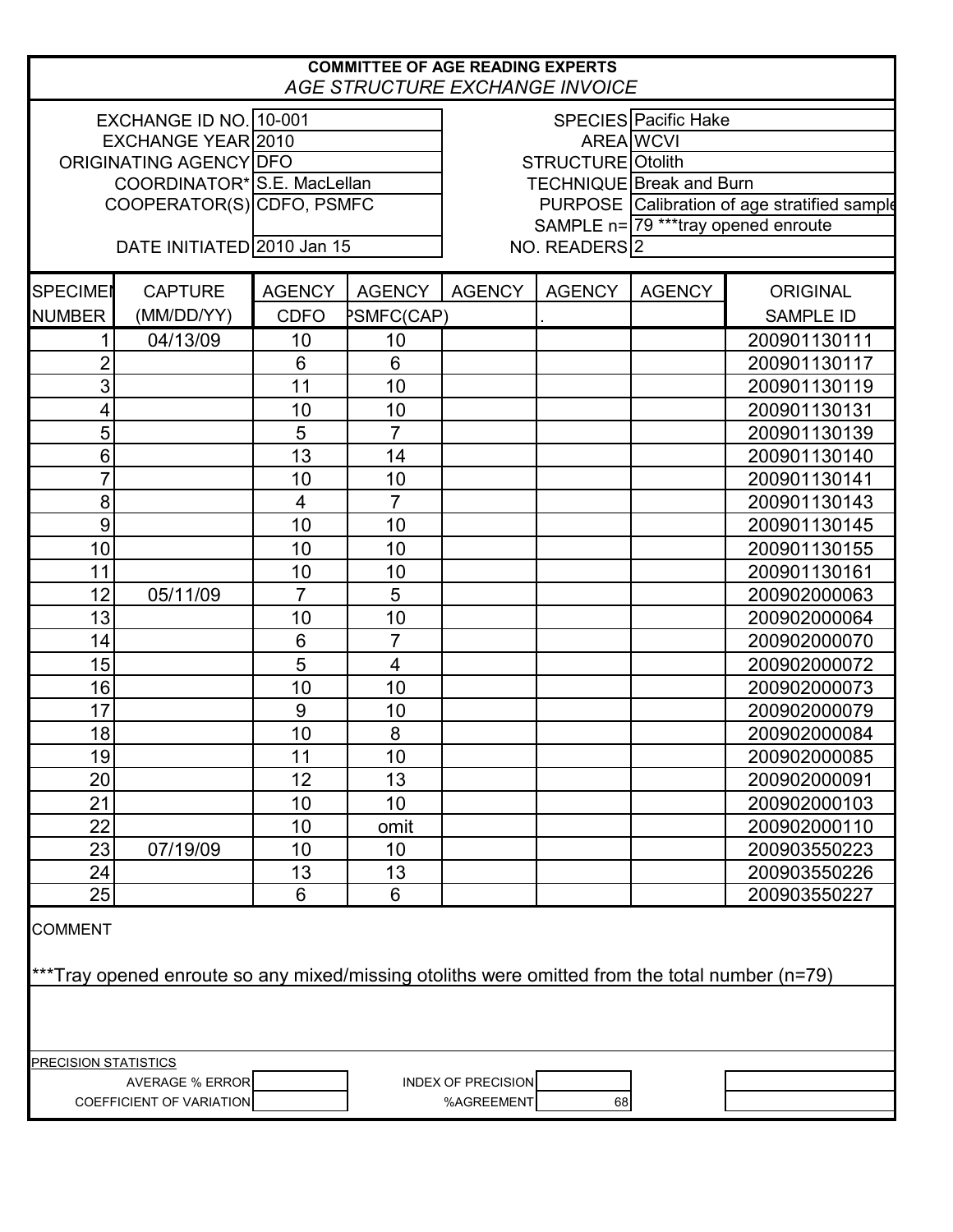| <b>COMMITTEE OF AGE READING EXPERTS</b><br>AGE STRUCTURE EXCHANGE INVOICE                                                                                                                                                                                          |                                 |                |                             |                                              |               |               |                  |  |
|--------------------------------------------------------------------------------------------------------------------------------------------------------------------------------------------------------------------------------------------------------------------|---------------------------------|----------------|-----------------------------|----------------------------------------------|---------------|---------------|------------------|--|
|                                                                                                                                                                                                                                                                    | EXCHANGE ID NO. 10-001          |                | <b>SPECIES</b> Pacific Hake |                                              |               |               |                  |  |
|                                                                                                                                                                                                                                                                    | EXCHANGE YEAR 2010              |                |                             | <b>AREA WCVI</b>                             |               |               |                  |  |
|                                                                                                                                                                                                                                                                    | ORIGINATING AGENCY DFO          |                |                             | STRUCTURE Otolith                            |               |               |                  |  |
|                                                                                                                                                                                                                                                                    | COORDINATOR* S.E. MacLellan     |                |                             | <b>TECHNIQUE Break and Burn</b>              |               |               |                  |  |
|                                                                                                                                                                                                                                                                    | COOPERATOR(S) CDFO, PSMFC       |                |                             | PURPOSE Calibration of age stratified sample |               |               |                  |  |
|                                                                                                                                                                                                                                                                    |                                 |                |                             |                                              | SAMPLE n=179  |               |                  |  |
| DATE INITIATED 2010 Jan 15<br>NO. READERS <sup>2</sup>                                                                                                                                                                                                             |                                 |                |                             |                                              |               |               |                  |  |
| <b>SPECIMEN</b>                                                                                                                                                                                                                                                    | <b>CAPTURE</b>                  | <b>AGENCY</b>  | <b>AGENCY</b>               | <b>AGENCY</b>                                | <b>AGENCY</b> | <b>AGENCY</b> | <b>ORIGINAL</b>  |  |
| <b>NUMBER</b>                                                                                                                                                                                                                                                      | (MM/DD/YY)                      | <b>CDFO</b>    | PSMFC(CAP)                  |                                              |               |               | <b>SAMPLE ID</b> |  |
| $\overline{26}$                                                                                                                                                                                                                                                    | 07/19/09                        | 14             | $\overline{13}$             |                                              |               |               | 200903550228     |  |
| 27                                                                                                                                                                                                                                                                 |                                 | 10             | 10                          |                                              |               |               | 200903550231     |  |
| 28                                                                                                                                                                                                                                                                 |                                 | 12             | 11                          |                                              |               |               | 200903550237     |  |
| 29                                                                                                                                                                                                                                                                 |                                 | 10             | 10                          |                                              |               |               | 200903550240     |  |
| 30                                                                                                                                                                                                                                                                 |                                 | 11             | 11                          |                                              |               |               | 200903550241     |  |
| 31                                                                                                                                                                                                                                                                 |                                 | 6              | $\overline{7}$              |                                              |               |               | 200903550246     |  |
| 32                                                                                                                                                                                                                                                                 |                                 | 10             | 10                          |                                              |               |               | 200903550248     |  |
| 33                                                                                                                                                                                                                                                                 |                                 | 8              | 8                           |                                              |               |               | 200903550250     |  |
| 34                                                                                                                                                                                                                                                                 |                                 | 10             | 10                          |                                              |               |               | 200903550256     |  |
| 35                                                                                                                                                                                                                                                                 |                                 | 11             | 11                          |                                              |               |               | 200903550258     |  |
| 36                                                                                                                                                                                                                                                                 |                                 | 8              | 9                           |                                              |               |               | 200903550263     |  |
| 37                                                                                                                                                                                                                                                                 |                                 | 10             | 10                          |                                              |               |               | 200903550266     |  |
| 38                                                                                                                                                                                                                                                                 |                                 | 10             | omit                        |                                              |               |               | 200903550267     |  |
| 39                                                                                                                                                                                                                                                                 | 07/29/09                        | 3              | 3                           |                                              |               |               | 200904380063     |  |
| 40                                                                                                                                                                                                                                                                 |                                 | 6              | omit                        |                                              |               |               | 200904380070     |  |
| 41                                                                                                                                                                                                                                                                 |                                 | 3              | $\ensuremath{\mathsf{3}}$   |                                              |               |               | 200904380071     |  |
| 42                                                                                                                                                                                                                                                                 |                                 | $\overline{3}$ | 3                           |                                              |               |               | 200904380074     |  |
| 43                                                                                                                                                                                                                                                                 |                                 | 10             | omit                        |                                              |               |               | 200904380075     |  |
| 44                                                                                                                                                                                                                                                                 |                                 | 6              | 6                           |                                              |               |               | 200904380078     |  |
| 45                                                                                                                                                                                                                                                                 |                                 | 3              | 4                           |                                              |               |               | 200904380084     |  |
| 46                                                                                                                                                                                                                                                                 |                                 | 6              | $\overline{7}$              |                                              |               |               | 200904380110     |  |
| 47                                                                                                                                                                                                                                                                 |                                 |                |                             |                                              |               |               |                  |  |
|                                                                                                                                                                                                                                                                    |                                 | 10             | 10                          |                                              |               |               | 200904380111     |  |
| 48                                                                                                                                                                                                                                                                 |                                 | 3              | 3                           |                                              |               |               | 200904380114     |  |
| 49                                                                                                                                                                                                                                                                 |                                 | 4              | 4                           |                                              |               |               | 200904380115     |  |
| 50<br>08/07/09<br>$\overline{\mathbf{4}}$<br>200904480082<br>4<br><b>COMMENT</b>                                                                                                                                                                                   |                                 |                |                             |                                              |               |               |                  |  |
|                                                                                                                                                                                                                                                                    |                                 |                |                             |                                              |               |               |                  |  |
| USE AND USER INFO: A CARE member initiates an exchange by requesting an Exchange Id number from the CARE Age Structure Exchange Coordinator<br>(CARE vice chair). The CARE member conducts and completes the exchange and submits this completed invoice to the Co |                                 |                |                             |                                              |               |               |                  |  |
| <b>PRECISION STATISTICS</b>                                                                                                                                                                                                                                        |                                 |                |                             |                                              |               |               |                  |  |
|                                                                                                                                                                                                                                                                    | <b>AVERAGE % ERROR</b>          |                |                             | <b>INDEX OF PRECISION</b>                    |               |               |                  |  |
|                                                                                                                                                                                                                                                                    | <b>COEFFICIENT OF VARIATION</b> |                |                             | %AGREEMENT                                   |               |               |                  |  |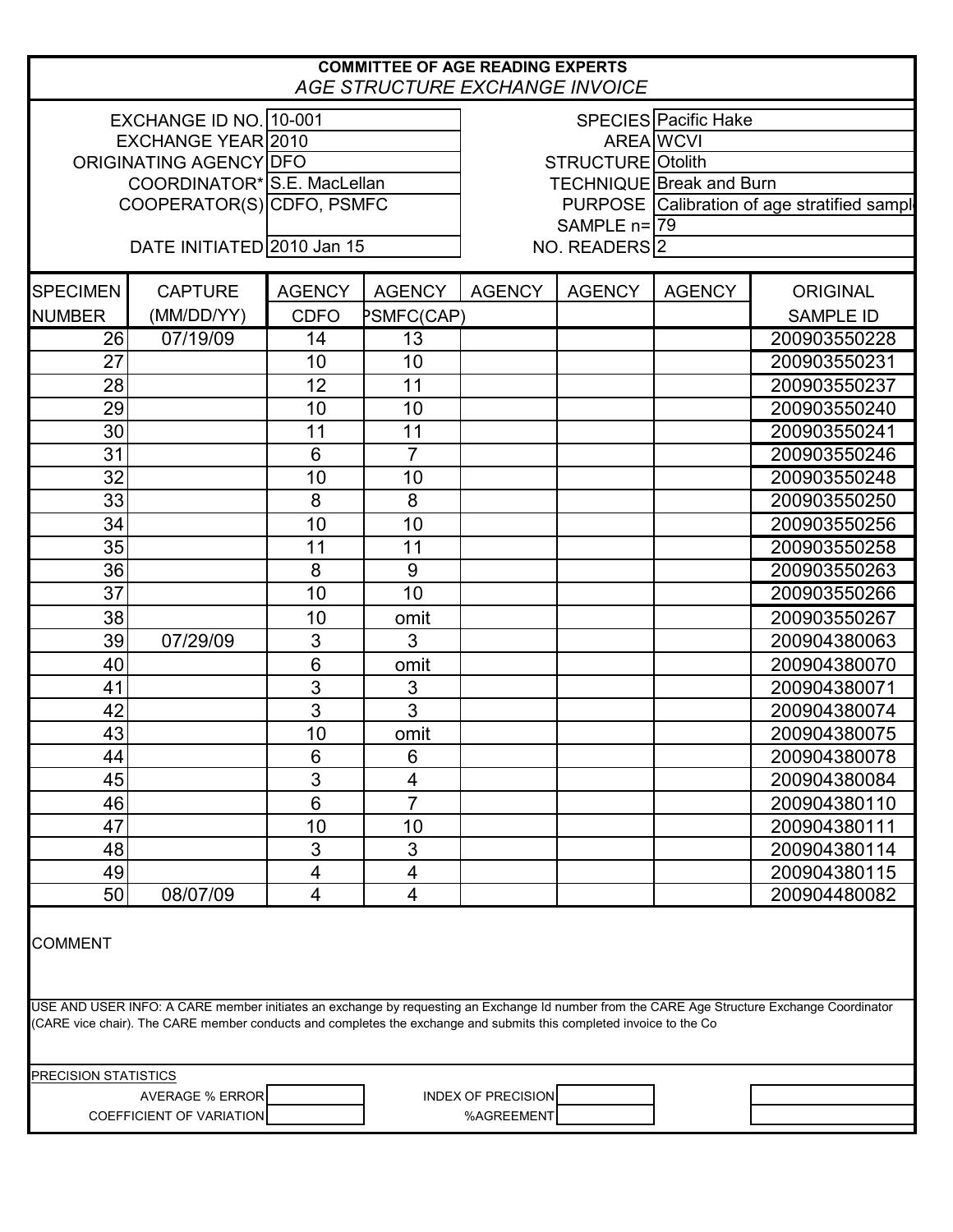## **COMMITTEE OF AGE READING EXPERTS** *AGE STRUCTURE EXCHANGE INVOICE*

| AGE STRUCTURE EXCITATIVE INVOICE                                                                                                                                                                                                                                                     |                             |                         |                         |                                           |               |                  |                  |  |
|--------------------------------------------------------------------------------------------------------------------------------------------------------------------------------------------------------------------------------------------------------------------------------------|-----------------------------|-------------------------|-------------------------|-------------------------------------------|---------------|------------------|------------------|--|
|                                                                                                                                                                                                                                                                                      | EXCHANGE ID NO. 10-001      |                         |                         | SPECIES Pacific Hake                      |               |                  |                  |  |
| <b>EXCHANGE YEAR 2010</b>                                                                                                                                                                                                                                                            |                             |                         |                         |                                           |               | <b>AREA WCVI</b> |                  |  |
| ORIGINATING AGENCY DFO                                                                                                                                                                                                                                                               |                             |                         |                         | STRUCTURE Otolith                         |               |                  |                  |  |
|                                                                                                                                                                                                                                                                                      | COORDINATOR* S.E. MacLellan |                         |                         | <b>TECHNIQUE Break and Burn</b>           |               |                  |                  |  |
|                                                                                                                                                                                                                                                                                      | COOPERATOR(S) CDFO, PSMFC   |                         |                         | PURPOSE Calibration of age stratified sar |               |                  |                  |  |
|                                                                                                                                                                                                                                                                                      |                             |                         |                         | SAMPLE $n = 79$                           |               |                  |                  |  |
| DATE INITIATED 2010 Jan 15                                                                                                                                                                                                                                                           |                             |                         |                         | NO. READERS 2                             |               |                  |                  |  |
|                                                                                                                                                                                                                                                                                      |                             |                         |                         |                                           |               |                  |                  |  |
| <b>SPECIMEN</b>                                                                                                                                                                                                                                                                      | <b>CAPTURE</b>              | <b>AGENCY</b>           | <b>AGENCY</b>           | <b>AGENCY</b>                             | <b>AGENCY</b> | <b>AGENCY</b>    | <b>ORIGINAL</b>  |  |
| <b>NUMBER</b>                                                                                                                                                                                                                                                                        | (MM/DD/YY)                  | <b>CDFO</b>             | <b>PSMFC(CAP)</b>       |                                           |               |                  | <b>SAMPLE ID</b> |  |
| 51                                                                                                                                                                                                                                                                                   | 08/07/09                    | 10                      | 10                      |                                           |               |                  | 200904480089     |  |
| 52                                                                                                                                                                                                                                                                                   |                             | 3                       | 3                       |                                           |               |                  | 200904480099     |  |
| 53                                                                                                                                                                                                                                                                                   |                             | 3                       | $\overline{3}$          |                                           |               |                  | 200904480102     |  |
| 54                                                                                                                                                                                                                                                                                   |                             | $\overline{\mathbf{4}}$ | $\overline{4}$          |                                           |               |                  | 200904480105     |  |
| 55                                                                                                                                                                                                                                                                                   |                             | 10                      | 55                      |                                           |               |                  | 200904480107     |  |
| 56                                                                                                                                                                                                                                                                                   |                             | 3                       | omit                    |                                           |               |                  | 200904480110     |  |
| 57                                                                                                                                                                                                                                                                                   |                             | 3                       | omit                    |                                           |               |                  | 200904480117     |  |
| 58                                                                                                                                                                                                                                                                                   |                             | $\overline{\mathbf{4}}$ | omit                    |                                           |               |                  | 200904480120     |  |
| 59                                                                                                                                                                                                                                                                                   |                             | 3                       | omit                    |                                           |               |                  | 200904480124     |  |
| 60                                                                                                                                                                                                                                                                                   |                             | 6                       | omit                    |                                           |               |                  | 200904480127     |  |
| 61                                                                                                                                                                                                                                                                                   |                             | 3                       | omit                    |                                           |               |                  | 200904480129     |  |
| 62                                                                                                                                                                                                                                                                                   |                             | $\overline{\mathbf{4}}$ | $\overline{\mathbf{4}}$ |                                           |               |                  | 200904480132     |  |
| 63                                                                                                                                                                                                                                                                                   |                             | 3                       | $\overline{3}$          |                                           |               |                  | 200904480133     |  |
| 64                                                                                                                                                                                                                                                                                   |                             | 10                      | 10                      |                                           |               |                  | 200904480134     |  |
| 65                                                                                                                                                                                                                                                                                   | 09/01-07/09                 | 10                      | 10                      |                                           |               |                  | 401              |  |
| 66                                                                                                                                                                                                                                                                                   |                             | 10                      | 10                      |                                           |               |                  | 404              |  |
| 67                                                                                                                                                                                                                                                                                   |                             | 10                      | 10                      |                                           |               |                  | 407              |  |
| 68                                                                                                                                                                                                                                                                                   |                             | 10                      | 10                      |                                           |               |                  | 413              |  |
| 69                                                                                                                                                                                                                                                                                   |                             | 9                       | 10                      |                                           |               |                  | 414              |  |
| 70                                                                                                                                                                                                                                                                                   |                             | 10                      | 10                      |                                           |               |                  | 417              |  |
| 71                                                                                                                                                                                                                                                                                   |                             | 6                       | omit                    |                                           |               |                  | 422              |  |
| 72                                                                                                                                                                                                                                                                                   |                             | 10                      | 10                      |                                           |               |                  | 424              |  |
| 73                                                                                                                                                                                                                                                                                   |                             | 10                      | 10                      |                                           |               |                  | 428              |  |
| 74                                                                                                                                                                                                                                                                                   |                             | 11                      | 12                      |                                           |               |                  | 429              |  |
| 75                                                                                                                                                                                                                                                                                   |                             | $\overline{4}$          | 4                       |                                           |               |                  | 433              |  |
| <b>COMMENT</b><br>USE AND USER INFO: A CARE member initiates an exchange by requesting an Exchange Id number from the CARE Age Structure Exchange<br>Coordinator (CARE vice chair). The CARE member conducts and completes the exchange and submits this completed invoice to the Co |                             |                         |                         |                                           |               |                  |                  |  |
|                                                                                                                                                                                                                                                                                      |                             |                         |                         |                                           |               |                  |                  |  |
| <b>PRECISION STATISTICS</b>                                                                                                                                                                                                                                                          |                             |                         |                         |                                           |               |                  |                  |  |
|                                                                                                                                                                                                                                                                                      | <b>AVERAGE % ERROR</b>      |                         |                         | <b>INDEX OF PRECISION</b>                 |               |                  |                  |  |
| COEFFICIENT OF VARIATION<br>%AGREEMENT                                                                                                                                                                                                                                               |                             |                         |                         |                                           |               |                  |                  |  |